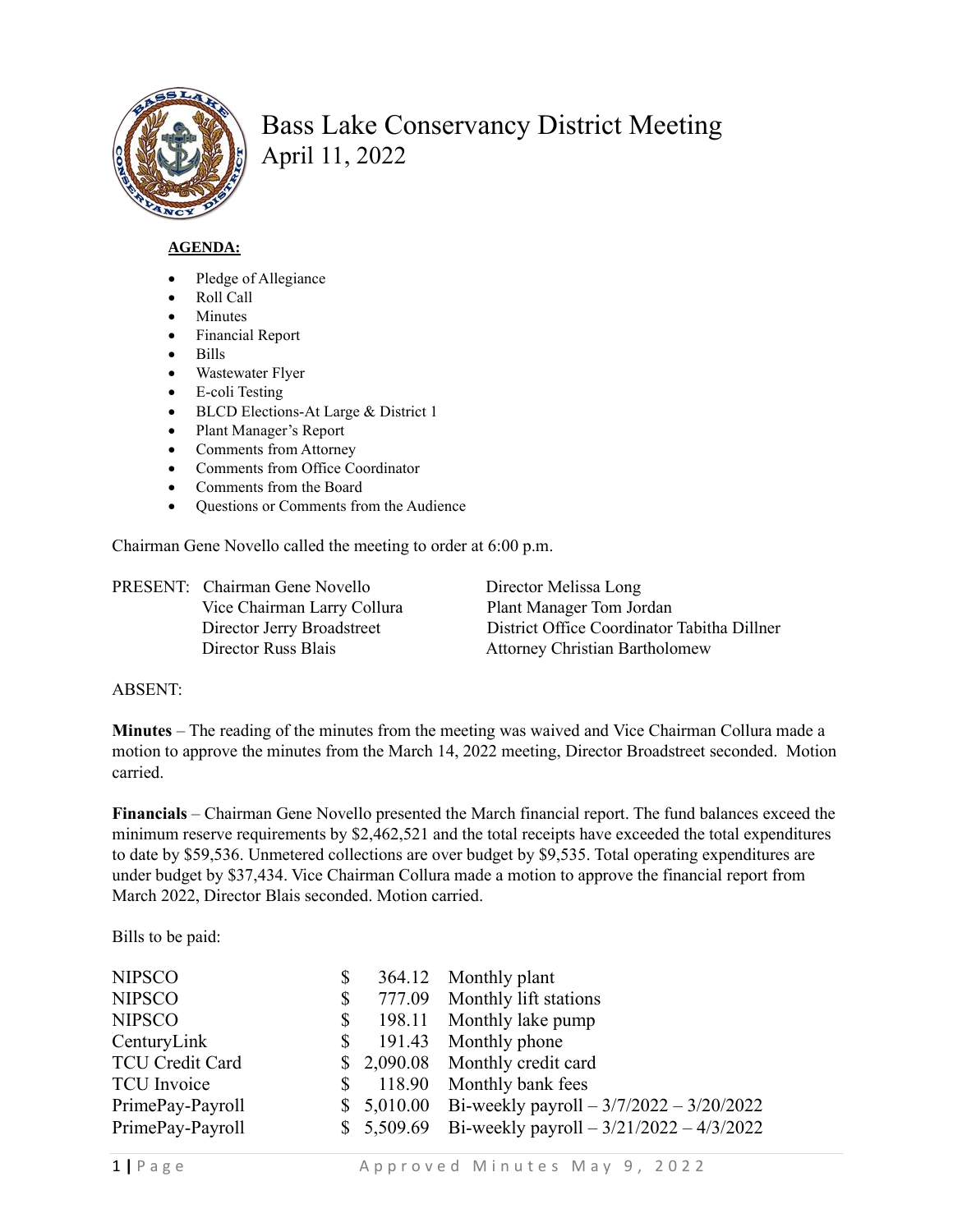| PrimePay-Invoice     | \$ | 169.17   | Monthly service charges          |
|----------------------|----|----------|----------------------------------|
| <b>HWC</b>           | \$ | 137.00   | Monthly computer fee             |
| Wildman              | \$ | 58.24    | Monthly office supplies/services |
| Northern IN Wildlife | \$ | 255.00   | Monthly trapper fee              |
| Northwest Fence      | \$ | 3,150.00 | Fence & gate for O liftstation   |
| Northwest Fence      | \$ | 2,950.00 | Fence & gate for F liftstation   |
| Northwest Fence      | \$ | 2,750.00 | Fence & gate for G liftstation   |
| <b>BLPOA</b>         | S  | 260.00   | Annual garbage fee               |
| Leona Ritchey        | \$ | 102.30   | Sold home with credit            |
| Cummins              | \$ | 324.74   | Generator maintenance-annual     |
| Cummins              | \$ | 354.70   | Generator maintenance-annual     |
| Cummins              | \$ | 324.74   | Generator maintenance-annual     |
| Indiana 811          | \$ | 108.30   | $1st$ quarter tickets            |
| Sensaphone           |    | 5,089.00 | Annual liftstation alarm         |

Vice Chairman Collura made a motion to approve the bills as presented noting each payee, the dollar amounts, and purpose were read into the April 11, 2022 minutes, Director Long seconded. Motion carried.

**Wastewater Flyer—**Office Coordinator Dillner presented the Board with "The Dirty Dozen" flyer to go out to the public on how they can help care for the sewer system. Along with the flyer a list of ways to reach the public was presented. After some discussion the Board agreed to move forward. Plant Manager Jordan stated that when someone has flushed items and an issue comes up, he is able to film the line and pinpoint the responsible location and action will be taken with fines.

**E-Coli Testing—**Plant Manager Jordan stated that the E-coli testing would begin monthly in May. Office Coordinator Dillner will post the results on the BLCD website.

**BLCD Elections: At Large and District 1—**The At Large and District 1 position are up for election. Attorney Bartholomew will work on the postings that need to go out.

**Plant Manager's Report—**Plant Manager Jordan reported that there was 3.27 inches of precipitation for March and the lake pump pumped 33.4 million gallons into the lake. Plant Manager Jordan reported that the three generators for liftstations had no new information as to when they would be here. Plant Manager Jordan brought up Bass Lake rentals. After some discussion the Board and the attorney mentioned that the BLCD ordinance does allow to charge commercial rates for rentals, and this is something that will be pursued in the future. Attorney Bartholomew will work with Office Coordinator and Plant Manager Jordan on this issue and report to the Board. Plant Manager Jordan discussed with the Board about the purchase of the muffin muncher for approximately \$50,000 for the year 2023 for J liftstation. Chairman Novello stated that he would add that to the budget next year. Plant Manager Jordan requested for the approval for Boa Shores port-a-potty permit that will be there May through September. It is 65 feet away from the lake and anchored down. Vice Chairman Collura made a motion to approve the port-a-potty going past the 30-day time frame, Director Broadstreet seconded. Motion carried. Plant Manager Jordan asked the Board for approval for twelve ballards that protect the liftstations for accidents. Vice Chairman Collura made a motion to approve the purchase for \$15,168, Director Blais seconded. Motion carried. Plant Manager Jordan let the Board know that there is a home that would like to hook up a second bathroom to its own separate sewer line to the main sewer line. After some discussion the Board agreed that the homeowner would have to pay the hookup fee of \$3700 and pay an extra \$34.10 a month if they want to do that. But these charges will not take place if the homeowner uses the already existing line on there property. Plant Manager Jordan stated that Territorial Engineer will be at next months meeting to report on the asbuilds. Plant Manager Jordan let Director Long he did see the hookup in the campground and will discuss it with the owners when they are there and will keep her informed.